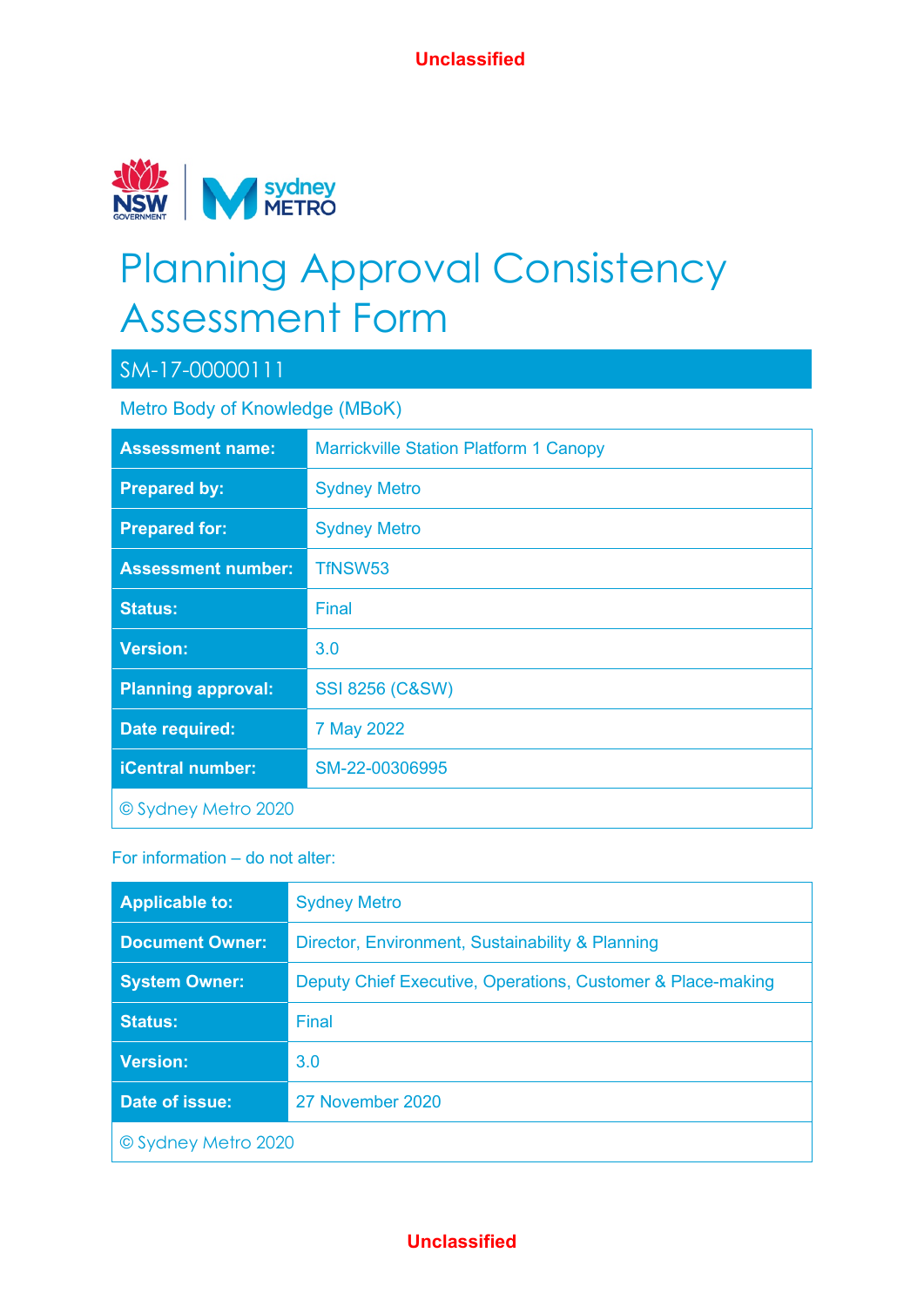#### **Metro Body of Knowledge (MBoK)**

(Uncontrolled when printed)



## **Table of contents**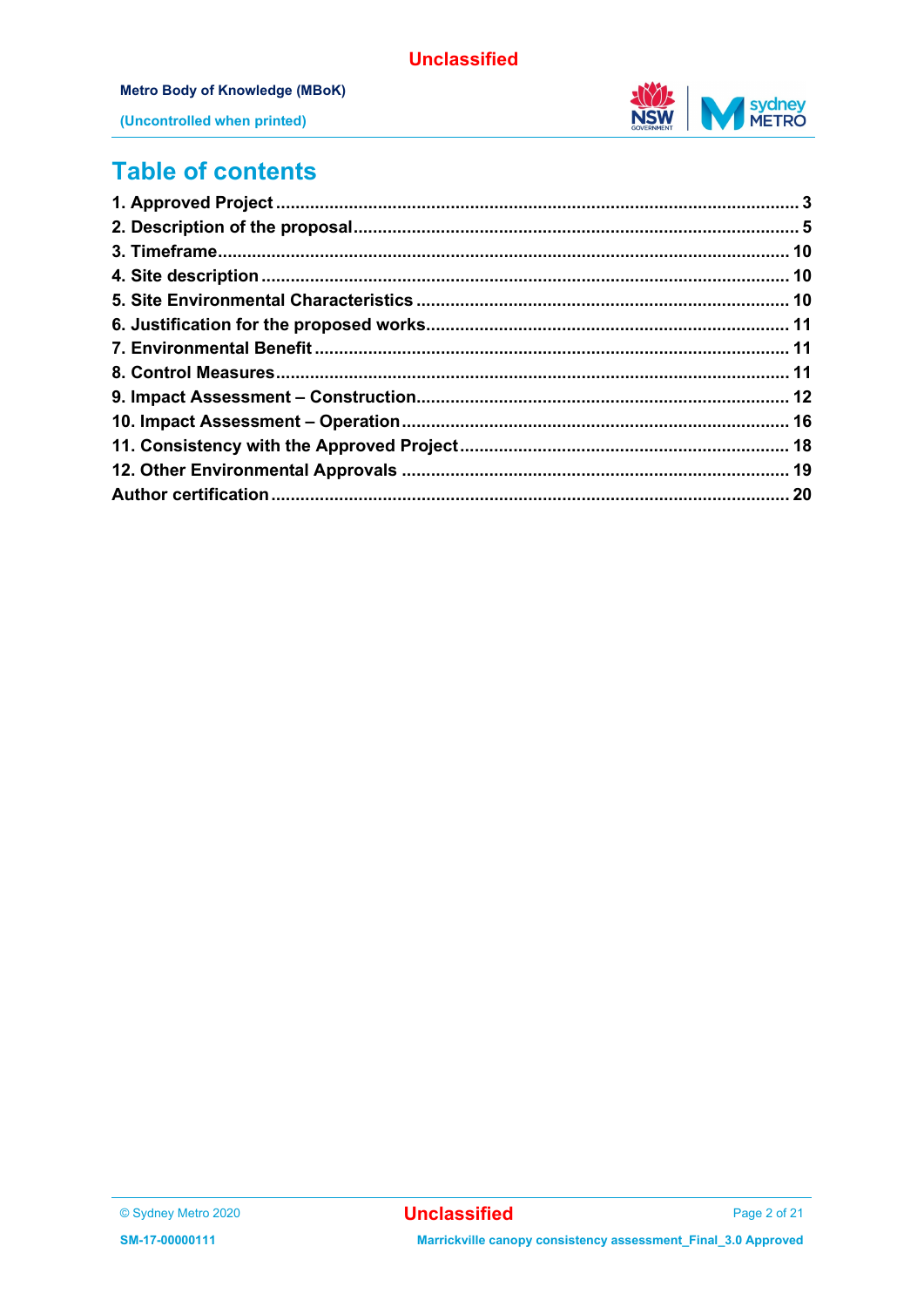**Metro Body of Knowledge (MBoK)**

**(Uncontrolled when printed)**

The Planning Approval Consistency Assessment Form should be completed in accordance wit[h SM-17-00000103 Planning Approval Consistency](https://icentral.tdocs.transport.nsw.gov.au/otcs/cs.exe/app/nodes/3843028)  [Assessment Procedure.](https://icentral.tdocs.transport.nsw.gov.au/otcs/cs.exe/app/nodes/3843028)

#### **1. approved project**

**Planning approval reference details (Application/Document No. (including modifications)):**

Planning approval reference for the approved project include:

- SSI 8256 Sydney Metro City & Southwest Sydenham to Bankstown
- SSI 8256 Sydney Metro City & Southwest Sydenham to Bankstown Station: Modification 1 October 2020

#### **Date of determination**

Planning approval dates of determination for the approved project include:

Infrastructure Approval date – 12 December 2018

Modification 1 Approval date – 22 October 2020

#### **Type of planning approval**

Type of planning approval for the approved project is: Critical State Significant Infrastructure

#### **Approved project**

The project involves upgrading ten existing stations west of Sydenham (Marrickville to Bankstown inclusive), and a 13 kilometre long section of the Sydney Trains T3 Bankstown Line, between west of Sydenham Station and west of Bankstown Station, to improve accessibility for customers and meet the standards required for metro operations.

Sydney Metro City and Southwest – Sydenham to Bankstown works includes station works. This consistency assessment relates to the Marrickville Station upgrade. Marrickville Station is located east of the Illawarra Road overbridge on the T3 Bankstown Line. The key works proposed at Marrickville Station as part of the project are provided in Table 1.

© Sydney Metro 2020 **Unclassified** Page 3 of 21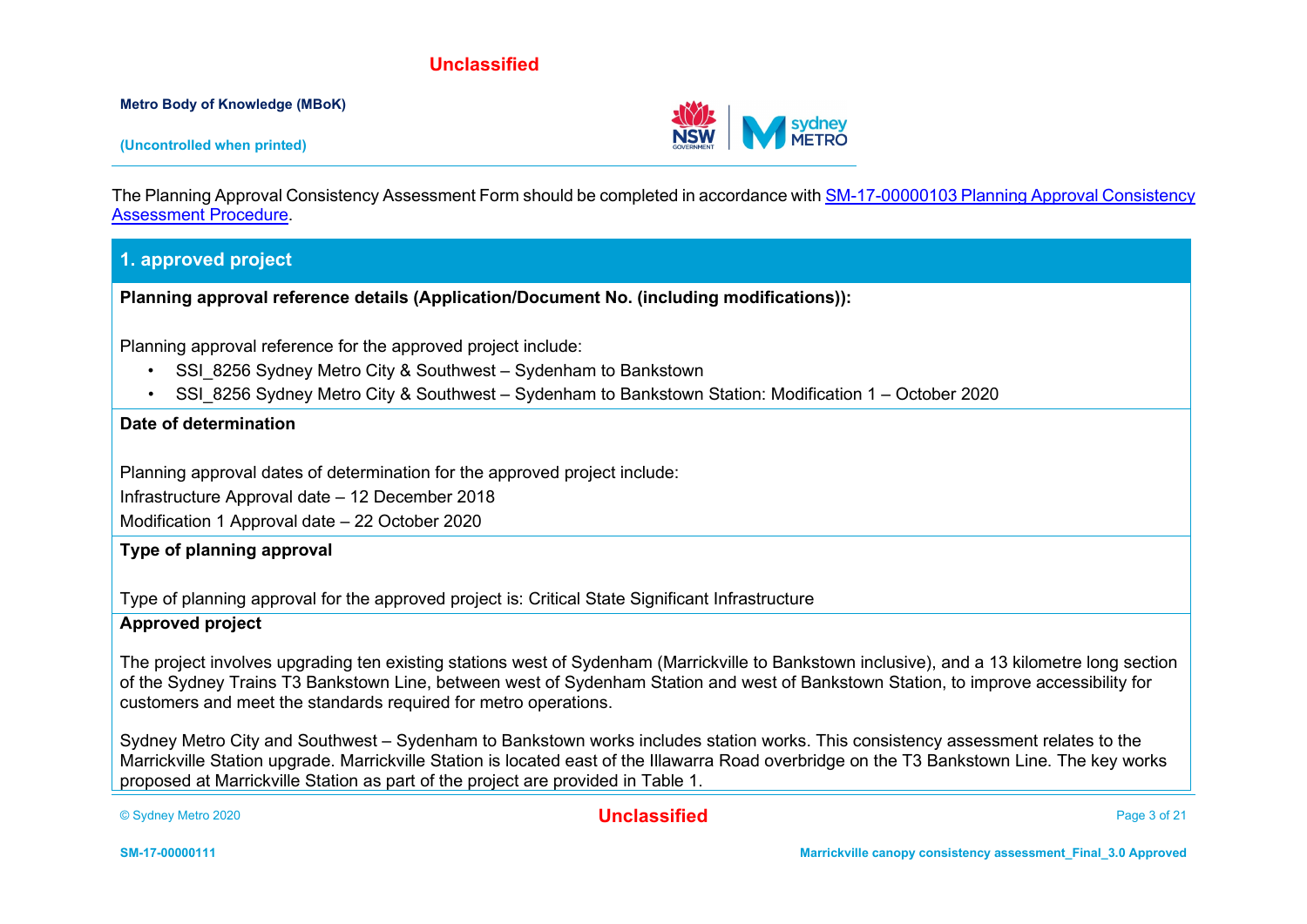#### **Metro Body of Knowledge (MBoK)**





**(Uncontrolled when printed)**

| <b>Feature</b>               | <b>Description</b>                                                                                                                                                                                                                                                                                                                                                                                                                                                                                                                                                                    |
|------------------------------|---------------------------------------------------------------------------------------------------------------------------------------------------------------------------------------------------------------------------------------------------------------------------------------------------------------------------------------------------------------------------------------------------------------------------------------------------------------------------------------------------------------------------------------------------------------------------------------|
| <b>Station works</b>         |                                                                                                                                                                                                                                                                                                                                                                                                                                                                                                                                                                                       |
| Station entry/exit           | The existing station entrance from Illawarra Road retained and upgraded.<br>The existing lifts retained.<br>The existing at-grade entry from Station Street to platform 2 retained and upgraded to include a new<br>entry canopy.                                                                                                                                                                                                                                                                                                                                                     |
| <b>Platform details</b>      | The existing heritage listed platforms straightened and extended to the east<br>$\bullet$                                                                                                                                                                                                                                                                                                                                                                                                                                                                                             |
| <b>Station buildings</b>     | The existing station buildings retained.<br>New station buildings provided on platform 1<br>Heritage station buildings on platforms 1 and 2 would be retained<br>The former booking office on platform 2 would be retained<br>Provision of new retail space on Station Street                                                                                                                                                                                                                                                                                                         |
| <b>Station area</b>          |                                                                                                                                                                                                                                                                                                                                                                                                                                                                                                                                                                                       |
| Public transport integration | All bus stops retained in their current locations                                                                                                                                                                                                                                                                                                                                                                                                                                                                                                                                     |
| Access                       | Provision of a new station plaza to form part of an active transport corridor<br>$\bullet$<br>The signalisation of Warburton Road, Schwebel Street and Illawarra Road intersection, including the<br>installation of pedestrian crossings<br>Removal of the existing signalised crossing of Illawarra Road<br>Provision of a pedestrian crossing on Illawarra Road<br>Rerouting of the existing cycle route along the southern side of the rail corridor<br>Provision of a new accessible ramp would be from the southern station entrance to Schwebel Street<br>along Station Street |
| Kerbside uses, bike parking  | New kerbside facilities within the new Station Street shared zone/plaza area on both the northern<br>and western sections<br>New bike storage/parking area along the eastern side of the Station Street Plaza with the existing<br>facility retained.                                                                                                                                                                                                                                                                                                                                 |
| Car parking                  | Loss of two on-street parking spaces on Schwebel Street due to new kerbside facilities.<br>$\bullet$                                                                                                                                                                                                                                                                                                                                                                                                                                                                                  |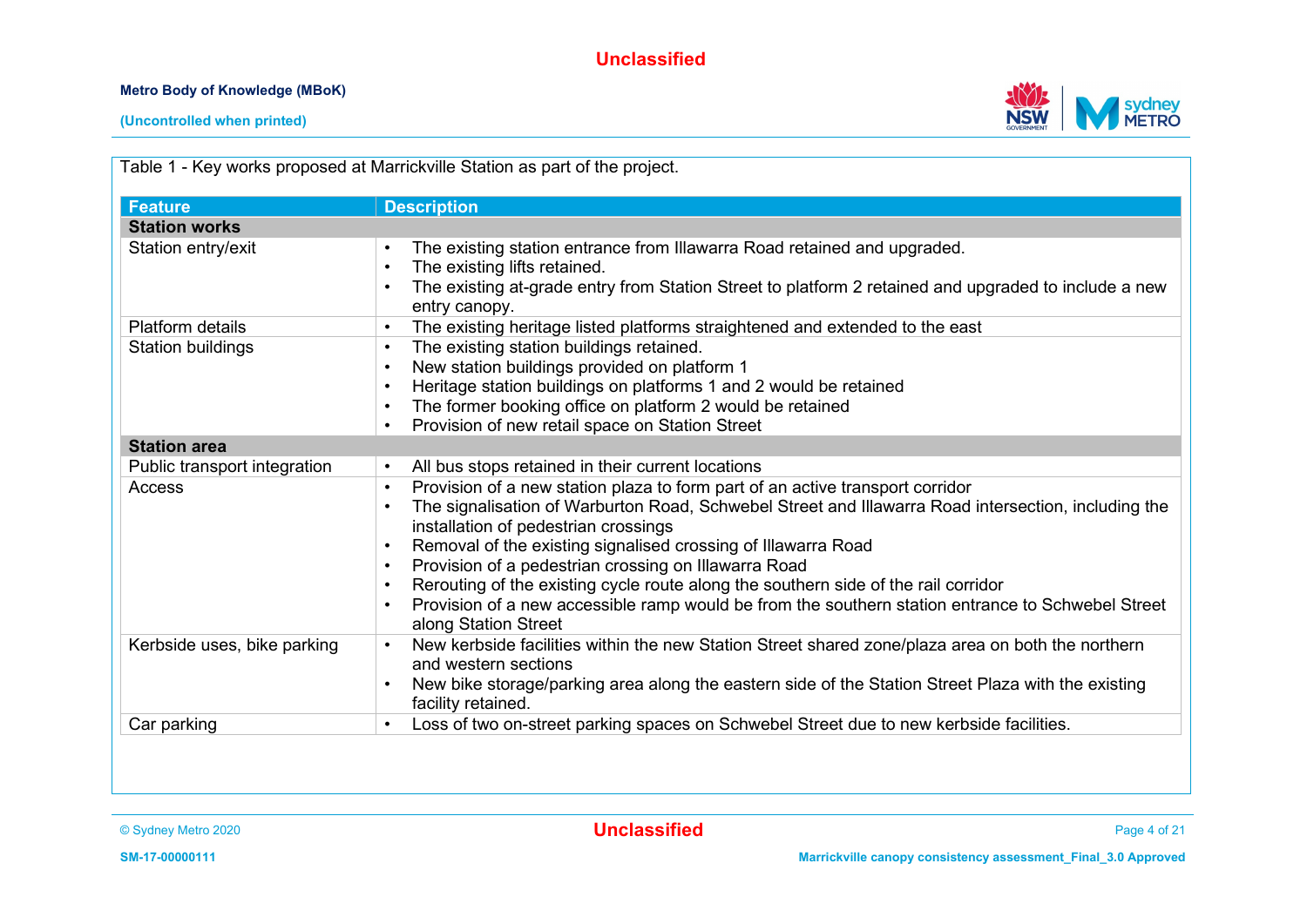

**(Uncontrolled when printed)**

The EIS/SPIR assessed Marrickville station as being on the State Heritage Register (SHR. 01186) and that the approach during design would be to retain as many significant heritage items and/or elements as possible, with particular focus given to items listed on the State Heritage Register. Examples of each significant platform building type between Marrickville and Bankstown would be conserved and the associated canopy at Marrickville Station would be retained. The EIS/SPIR did not consider canopy works in the approved project.

The proposal to the station platform and Platform 1 building were approved as part of the Sydenham to Bankstown Upgrade component of Sydney Metro City and Southwest (Sydenham to Bankstown) Modification 1. However, no works were identified for the Platform 1 building canopy at this time.

**Relevant background information (including EA, REF, Submissions Report, Director General's Report, MCoA)**

- The Sydney Metro City & Southwest Sydenham to Bankstown State Significant Infrastructure Assessment (SSI 8256), 12 December 2018
- The Sydney Metro City & Southwest Sydenham to Bankstown Environmental Impact Statement, 7 September 2017
- The Sydney Metro City & Southwest Sydenham to Bankstown Submissions and Preferred Infrastructure Report, June 2018
- The Sydney Metro City & Southwest Sydenham to Bankstown Submissions Report, September 2018
- The Sydney Metro City & Southwest Sydenham to Bankstown Modification 1, 22 October 2020

All proposed works identified in this assessment would be undertaken in accordance with CSSI 8256 CoA A1, A2 and A3. The mitigation measures identified in the Environmental Impact Statement (EIS), Submissions and Preferred Infrastructure Report (SPIR), Revised Environmental Mitigation Measures, the Submissions Report, Conditions of Approval and Modification 1 of SSI 8256 would be implemented.

#### **2. Description of the proposal**

**Describe ancillary activities, working hours, machinery, staffing levels, impacts on utilities/authorities, wastes generated or hazardous substances/dangerous goods used.**

This Consistency Assessment relates to the awning changes at Platform 1 Marrickville Station and assesses the removal of the platform canopy up to 300 millimetres from the awning edge at the south-western corner of the station for two bays.

© Sydney Metro 2020 **Unclassified** Page 5 of 21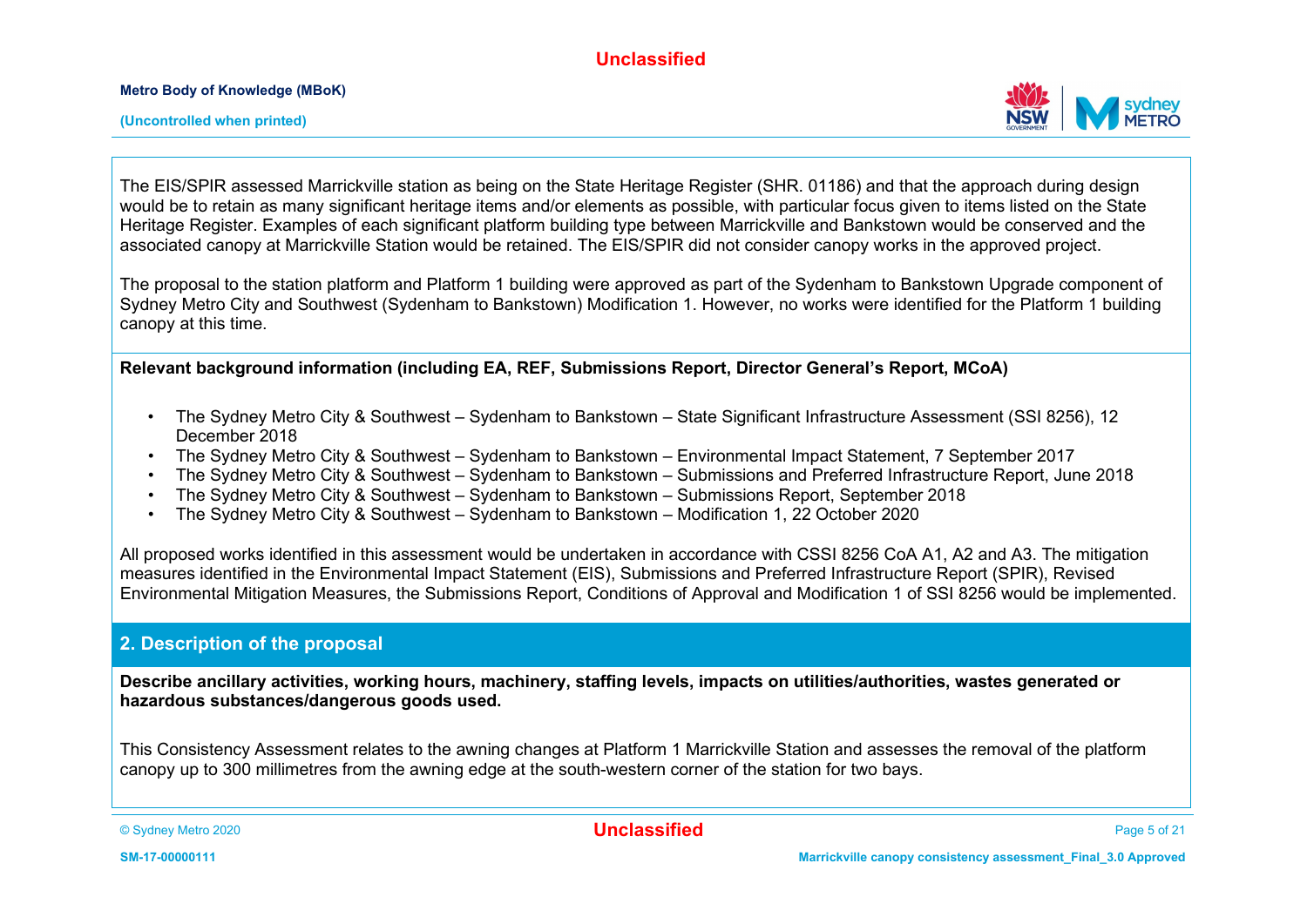**Metro Body of Knowledge (MBoK)**



A Pantographic Structure Gauge Assessment was carried out for the new Metro rolling stock, which indicates a clash between a moving train and the end of the canopy for the last two bays (8 metres). The proposed changes to the awning would be achieved by cutting back the section of awning causing the infringements to achieve the required height clearance for the new Metro rolling stock, including about 30mm extra clearance for future proofing.

The proposal works are located at the south-western corner of the station for two bays and would include a tapered removal of the canopy ranging from 0mm to 300mm from the awning edge. The proposal includes the following:

- Removed materials, including the decorative timber frieze and existing lower purlin, would be salvaged for reinstatement in the new tapered configuration
- The non-original gutter would be replaced with new, in a material, profile and colour to match existing
- The non-original downpipe connection at the south-western corner and inboard truss would be adapted to suit the new alignment
- The external truss that would be trimmed by about 300mm, would have the existing lower purlin bracket re-installed. The decorative lower portion of the truss would not be impacted by the works
- The damaged existing decorative bargeboard to the western end of the canopy would be removed and reproduced in a matching profile and timber type
- The second (inboard) truss would be trimmed by about 80mm, and the purlin bracket relocated as per the external truss
- All modified elements would be primed and painted in accordance with Sydney Trains (RailCorp) Heritage Paint Scheme ESB 010 Version 1.2 (May 2013) to match existing canopy.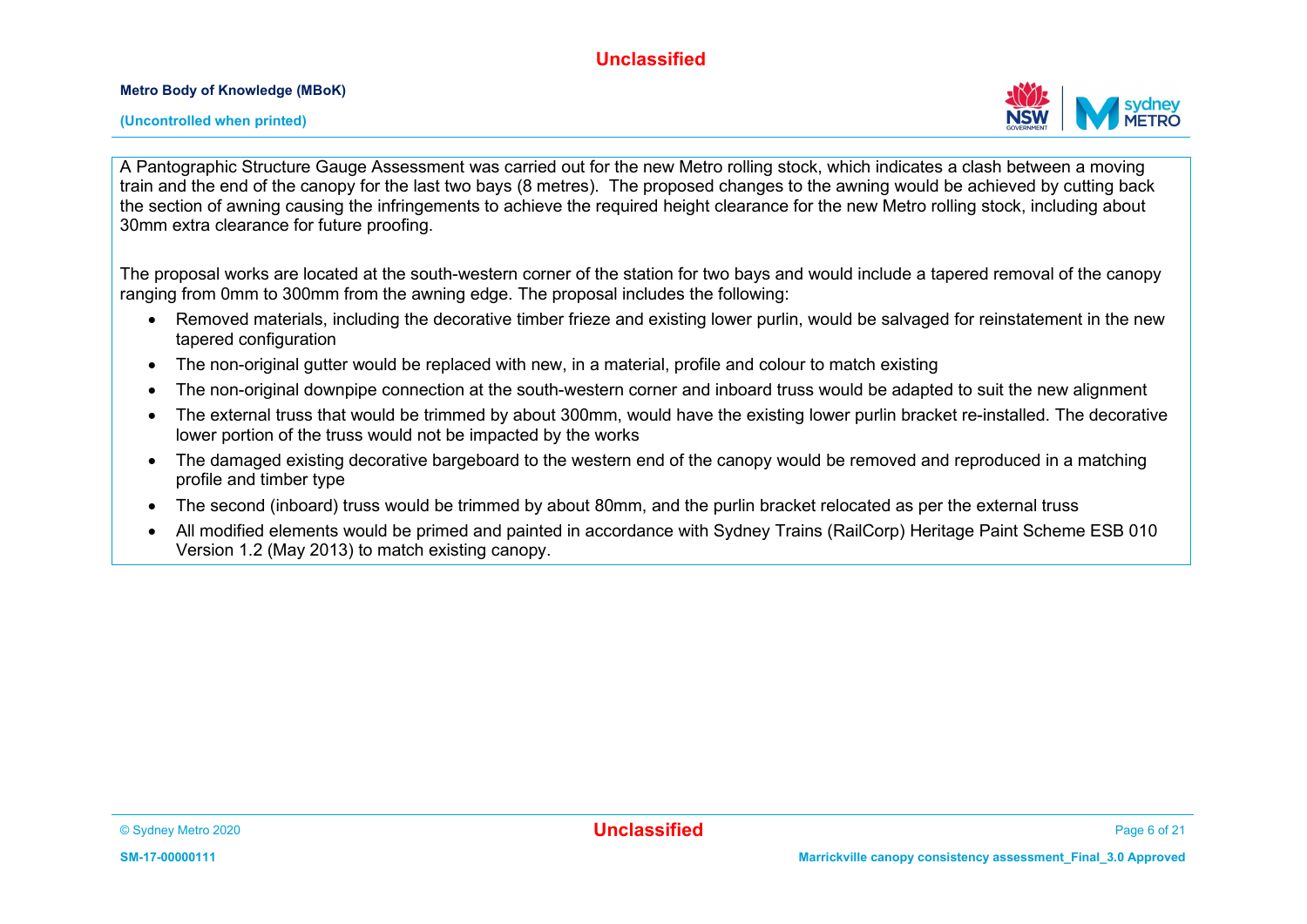#### **Metro Body of Knowledge (MBoK)**



#### **(Uncontrolled when printed)**

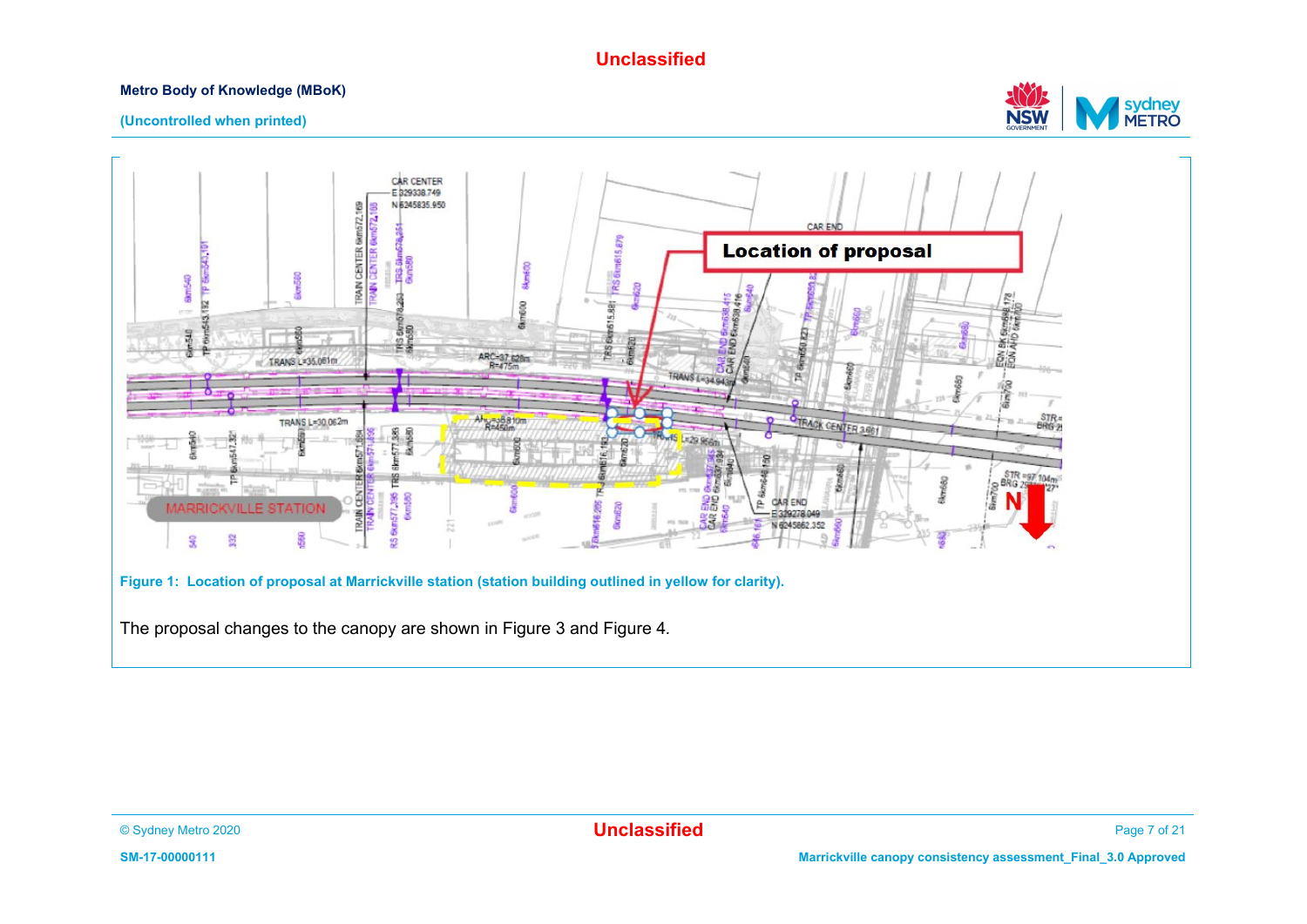#### **Metro Body of Knowledge (MBoK)**



#### **(Uncontrolled when printed)**



**Figure 2: Changes proposed to the Platform 1 Canopy Awning at Marrickville Station (Concept design). Before construction (left) and after completion (right).**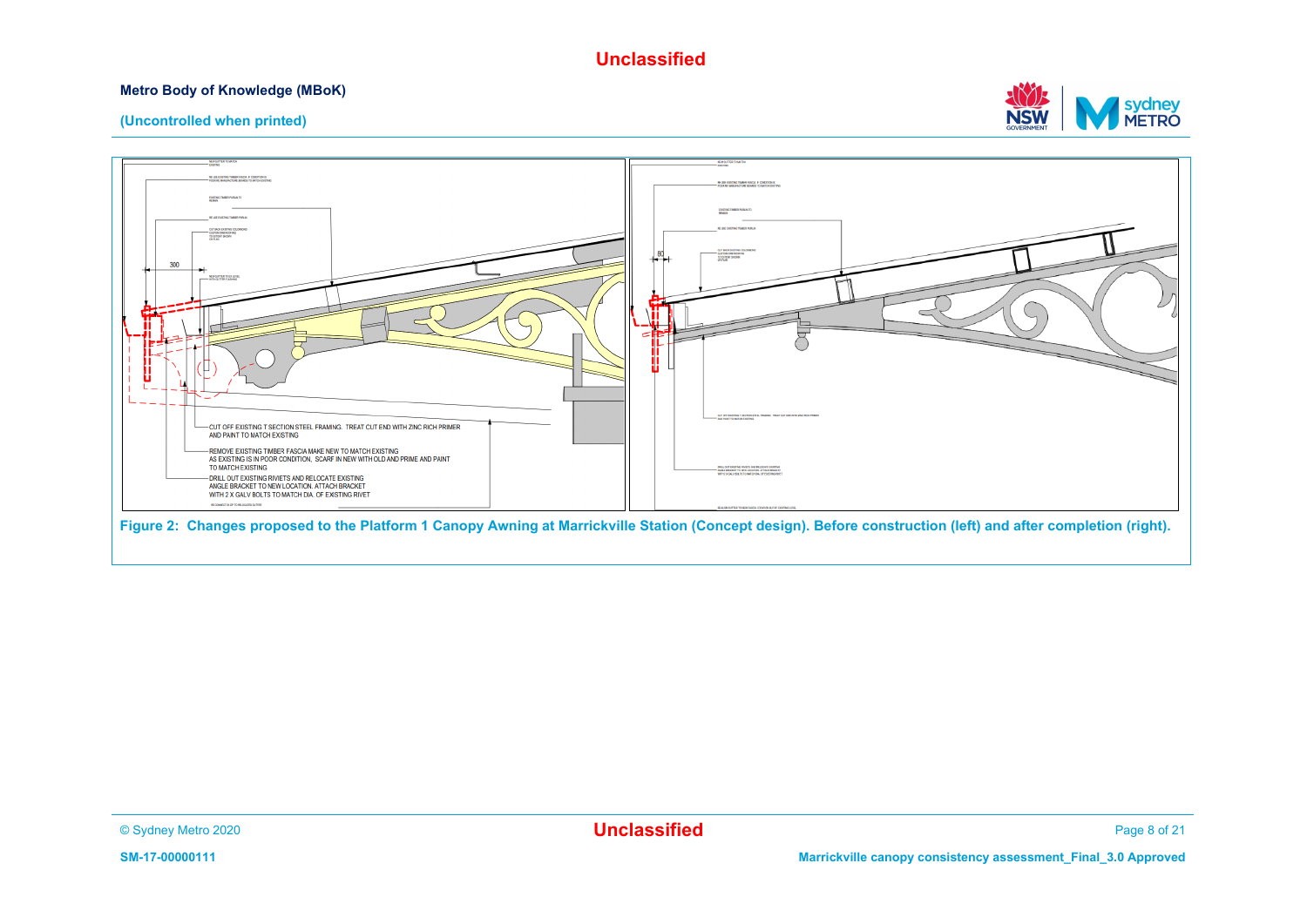#### **Metro Body of Knowledge (MBoK)**

#### **(Uncontrolled when printed)**





**Figure 3: Changes proposed to the Platform 1 canopy awning at Marrickville Station (changes overlaid on image from station)**

#### © Sydney Metro 2020 **Unclassified** Page 9 of 21

**SM-17-00000111 Marrickville canopy consistency assessment\_Final\_3.0 Approved**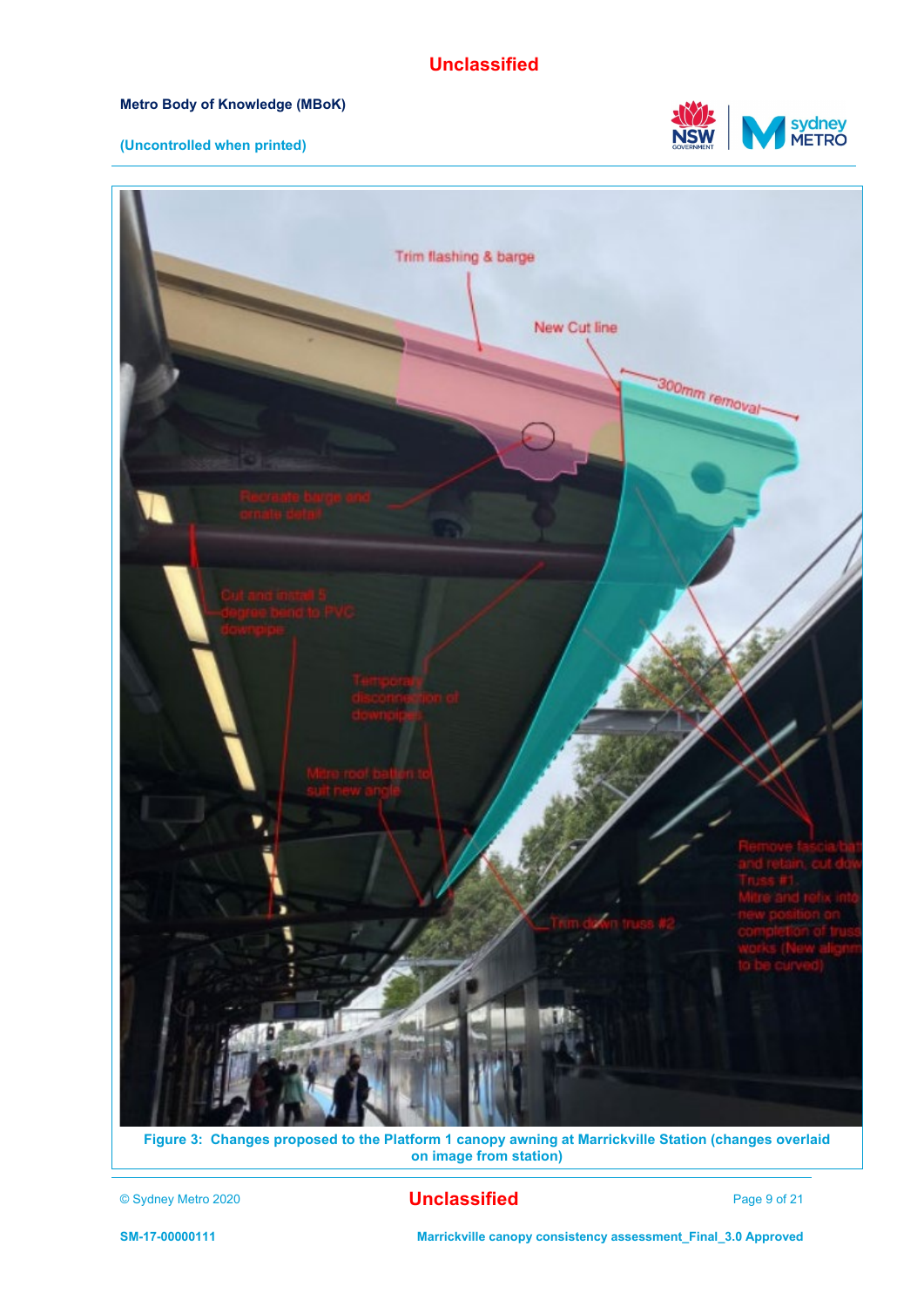**(Uncontrolled when printed)**

#### **3. Timeframe**

#### **When will the proposed change take place? For how long?**

The proposal will be undertaken during possession before completion of the station works, and should take about one week to be completed.

#### **4. Site description**

The proposal would be located at Platform 1 Marrickville Railway Station (Lot 1 DP1042838), adjacent to Illawarra Road, Marrickville.

The surrounding area is generally residential, retail and commercial buildings. The railway station area is bound to the north by a multistorey residential apartment building, located on the corner of Illawarra Road and Byrnes Street, to the south by Station Street and residential dwellings fronting Leofrene Avenue, and to the west by Illawarra Road. The environment at Marrickville can be described as typical urban street scape. The station includes several ornate platform buildings, booking office and Illawarra Road Overbridge and is surrounded by several mature trees.

The proposal is located on the southwestern corner of the Platform 1 building canopy.

#### **5. Site Environmental Characteristics**

The proposal is located at Marrickville Station, a railway station in operation along the T3 Bankstown Line rail corridor. Marrickville Station was constructed on the first section of the Bankstown Line between 1894 and 1895 and as such is listed on the following heritage registers:

- State Heritage Register (SHR. 01186)
- Marrickville Local Environment Plan 2011 (item no. I89)
- RailCorp Section 170 register (item 480191)



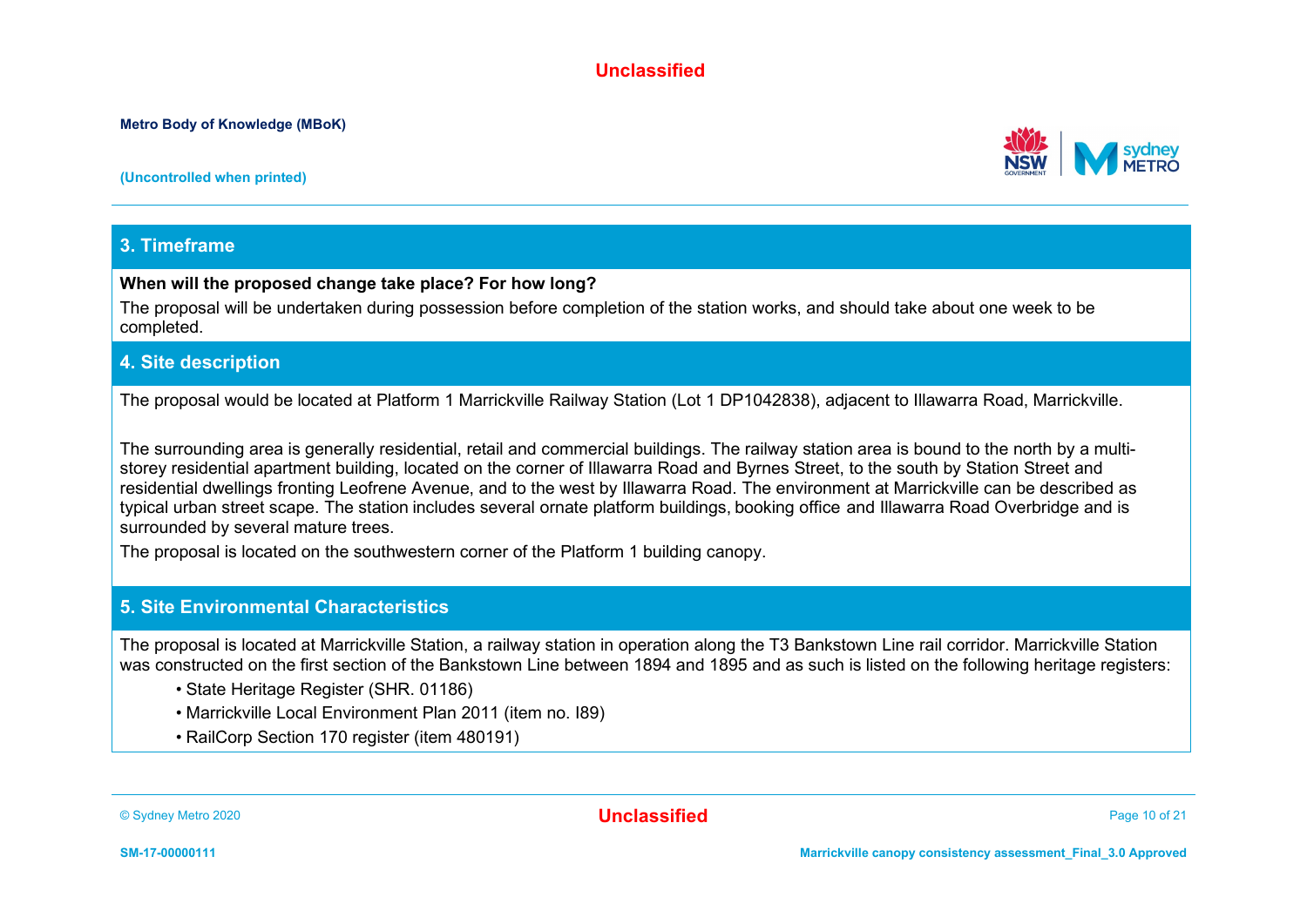**Metro Body of Knowledge (MBoK)**



#### **6. Justification for the proposed works**

During design development and construction planning, a Pantograph Structure Gauge Assessment was carried out for the new Metro rolling stock which indicated a clash between a moving train and the end of the canopy for the last two bays (eight metres). This meant that future metro trains would not be able to pass through this station due to the awning of the canopy. The assessment conducted on Marrickville Station Platform 1 identified an electrical infringement and a mechanical infringement on the canopy. To negate these potential impacts, the south-western corner of the station for two bays would require a tapered removal of the canopy ranging from 0mm to 300mm from the canopy awning edge.

#### **7. Environmental Benefit**

N/A

#### **8. Control Measures**

**Will a project and site specific EMP be prepared? Are appropriate control measures already identified in an existing EMP?**

The proposal would be completed under the existing mitigations and processes outlined in the existing Submissions and Preferred Infrastructure Report (SPIR) Non-Aboriginal Heritage Assessment, Construction Environment Management Plan (CEMP) and CEMP subplans.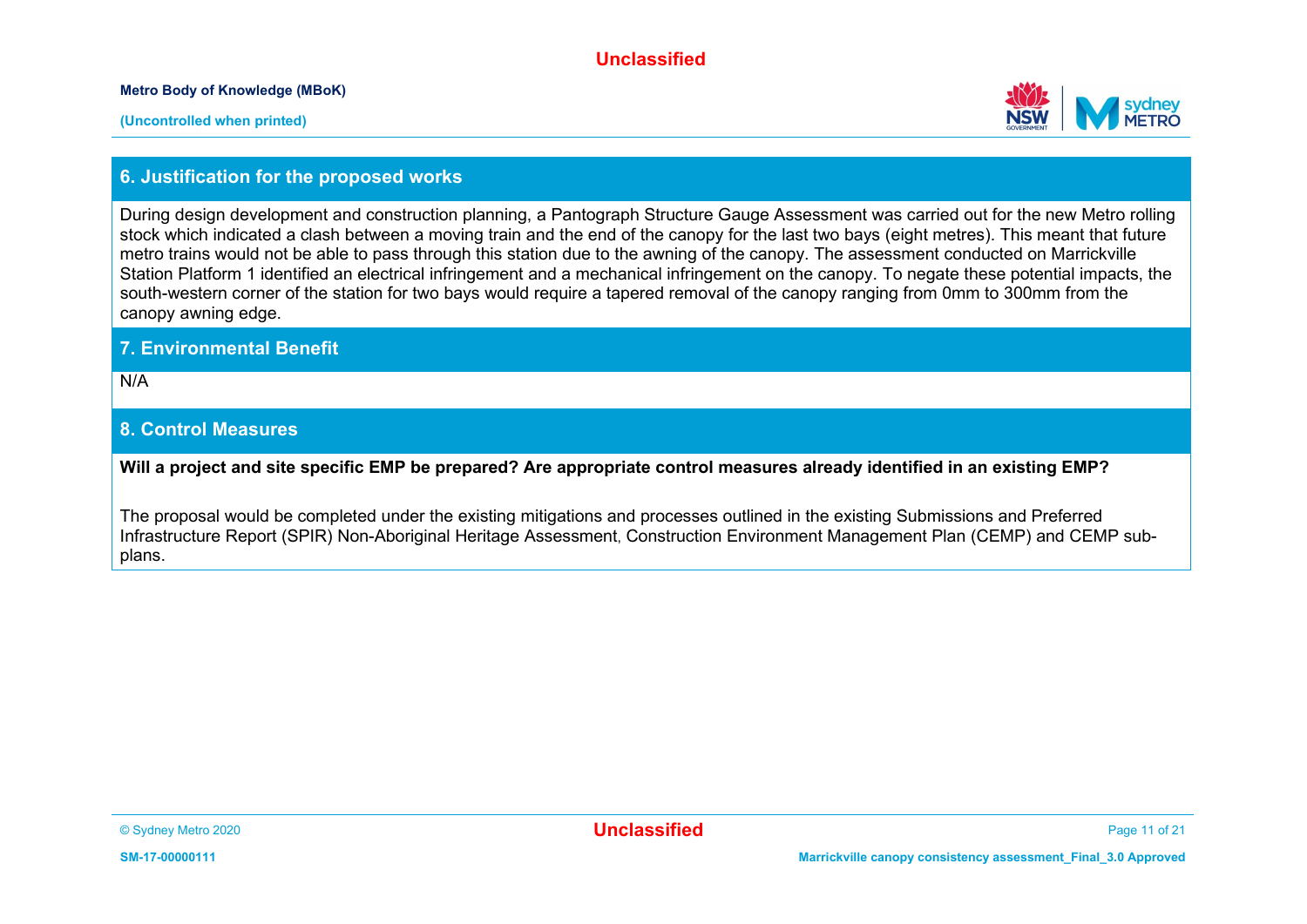

## **9. Impact Assessment – Construction**

| Nature and extent of impacts (negative and                                                                                                                                                                                                                                                                                                                                                                                             |                                                          |                                     |                | <b>Endorsed</b> |
|----------------------------------------------------------------------------------------------------------------------------------------------------------------------------------------------------------------------------------------------------------------------------------------------------------------------------------------------------------------------------------------------------------------------------------------|----------------------------------------------------------|-------------------------------------|----------------|-----------------|
| measures implemented) of the proposed/activity,<br>relative to the Approved Project                                                                                                                                                                                                                                                                                                                                                    | addition to project COA and<br><b>REMMs</b>              | <b>Impact</b><br>Y/N                | Y/N            | <b>Comments</b> |
| No changes from the approved project.                                                                                                                                                                                                                                                                                                                                                                                                  | No additional measures required.                         | Y                                   | Y              |                 |
| No changes from the approved project.                                                                                                                                                                                                                                                                                                                                                                                                  | No additional measures required.                         | Y                                   | Y              |                 |
| No changes from the approved project.                                                                                                                                                                                                                                                                                                                                                                                                  | No additional measures required.                         | Y                                   | Y              |                 |
| No changes from the approved project.                                                                                                                                                                                                                                                                                                                                                                                                  | No additional measures required.                         | Y                                   | Y              |                 |
| No changes from the approved project.                                                                                                                                                                                                                                                                                                                                                                                                  | No additional measures required.                         | Y                                   | Y              |                 |
| Marrickville Railway Station is significant at a State<br>level as the platform building demonstrates the high<br>level of aesthetic design of the pre-1900 standard<br>buildings, which included the use of polychromatic<br>brickwork, decorative dentil coursing, ornate awning<br>brackets and carved bargeboards. The platform<br>building is intact and is representative of a small<br>group of such ornate platform buildings. |                                                          |                                     |                |                 |
| The Marrickville Railway Station Conservation<br>Management Plan describes the elements of the<br>Platform 1 Station building as:<br>Station Precinct generally including<br>$\bullet$<br>buildings, platforms and brick lined<br>overbridge - Exceptional<br>Platform No.1 building - 1895 (Scouller) -                                                                                                                               | No additional measures required.                         | Υ                                   | Y              |                 |
|                                                                                                                                                                                                                                                                                                                                                                                                                                        | positive) during construction (if control<br>Exceptional | <b>Proposed Control Measures in</b> | <b>Minimal</b> |                 |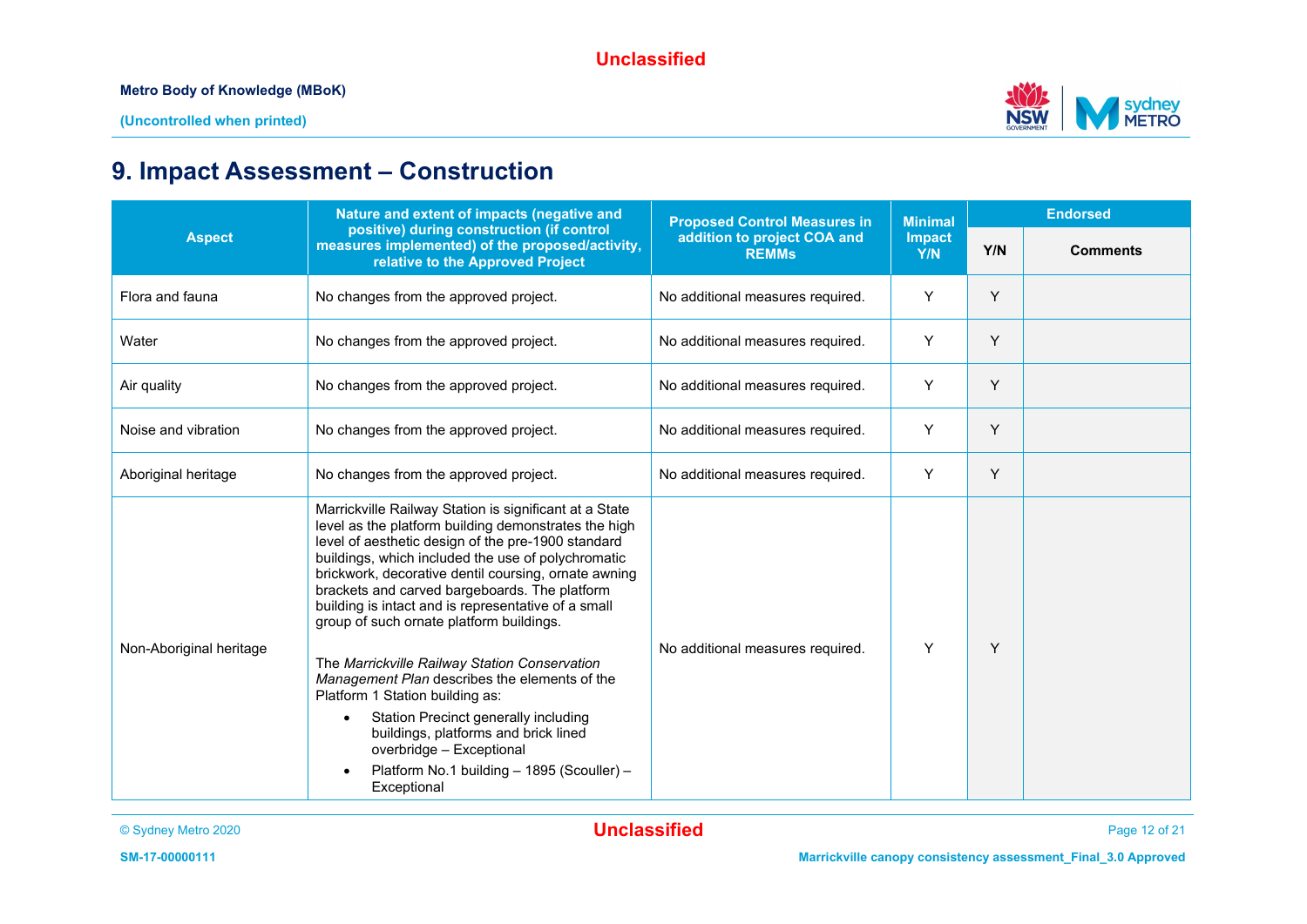



|               | Nature and extent of impacts (negative and                                                                                                                                                                                                                                                            | <b>Proposed Control Measures in</b>         | <b>Minimal</b>       |     | <b>Endorsed</b> |
|---------------|-------------------------------------------------------------------------------------------------------------------------------------------------------------------------------------------------------------------------------------------------------------------------------------------------------|---------------------------------------------|----------------------|-----|-----------------|
| <b>Aspect</b> | positive) during construction (if control<br>measures implemented) of the proposed/activity,<br>relative to the Approved Project                                                                                                                                                                      | addition to project COA and<br><b>REMMs</b> | <b>Impact</b><br>Y/N | Y/N | <b>Comments</b> |
|               | Platform No. 1 building - Joinery:<br>$\bullet$<br>architraves, skirtings, frieze moulds - High                                                                                                                                                                                                       |                                             |                      |     |                 |
|               | The changes to the existing station building canopy<br>were not considered as part of the Approved Project,<br>therefore the proposed canopy changes are<br>assessed for consistency with the assessed heritage<br>impacts such that the impact is equal to or less than<br>that previously assessed. |                                             |                      |     |                 |
|               | Protection of adjacent heritage fabric during the<br>proposal would be required as stated in the<br>Submissions and Preferred Infrastructure Report<br>Non-Aboriginal Heritage Assessment and current<br>CHMP.                                                                                        |                                             |                      |     |                 |
|               | The proposal involves minor modifications to<br>significant fabric. The design and documentation for<br>the proposal has been well conceived and<br>developed with the advice of an experienced<br>heritage architect to ensure minimal impacts to the<br>Platform 1 building.                        |                                             |                      |     |                 |
|               | The proposal will have little to no impact on the<br>historic and social significance of the Platform 1<br>building due to the minor nature of the works. There<br>would be a minor adverse impact on the aesthetic<br>significance due to the alteration of original fabric.                         |                                             |                      |     |                 |
|               | The works are of such minor nature that they would<br>have little to no impact on the representativeness of<br>the Platform 1 building as a Type 11 station building                                                                                                                                  |                                             |                      |     |                 |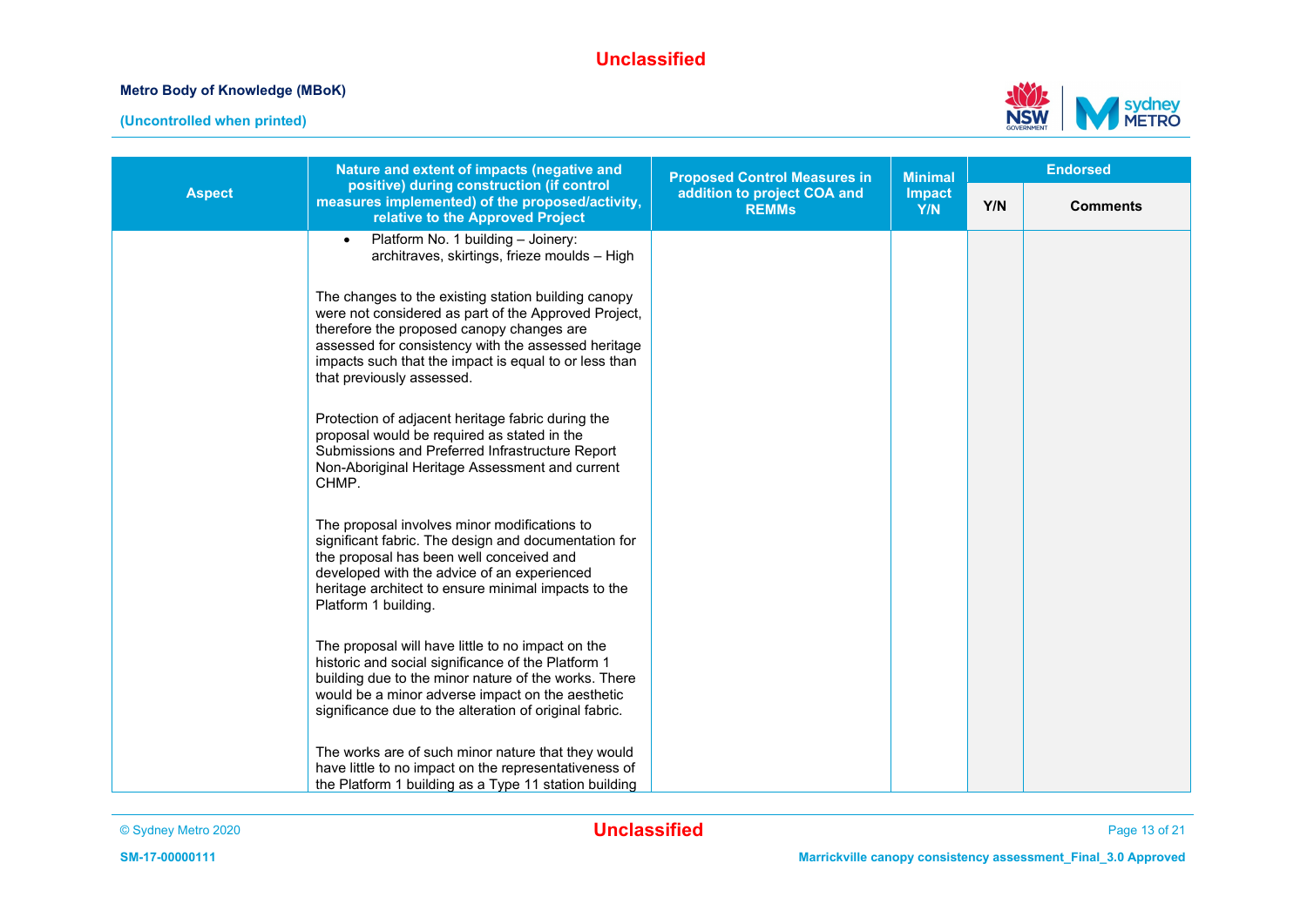



|                           | Nature and extent of impacts (negative and                                                                                                                                                                                                                                                                              | <b>Proposed Control Measures in</b>         | <b>Minimal</b> |     | <b>Endorsed</b> |
|---------------------------|-------------------------------------------------------------------------------------------------------------------------------------------------------------------------------------------------------------------------------------------------------------------------------------------------------------------------|---------------------------------------------|----------------|-----|-----------------|
| <b>Aspect</b>             | positive) during construction (if control<br>measures implemented) of the proposed/activity,<br>relative to the Approved Project                                                                                                                                                                                        | addition to project COA and<br><b>REMMs</b> | Impact<br>Y/N  | Y/N | <b>Comments</b> |
|                           | constructed in 1895 in a period of standardisation of<br>platform building design.                                                                                                                                                                                                                                      |                                             |                |     |                 |
|                           | The works will have a minor adverse impact on the<br>integrity of the Platform 1 station building however<br>they are necessary to avoid damage to the canopy<br>due to potential impact by Metro rolling stock.                                                                                                        |                                             |                |     |                 |
|                           | The canopy changes will have a minor heritage<br>impact and would not affect the overall moderate<br>heritage impact assessed for Marrickville Station for<br>the Approved Project, therefore the changes are<br>consistent with the approved project.                                                                  |                                             |                |     |                 |
| Community and stakeholder | No changes from the approved project.                                                                                                                                                                                                                                                                                   | No additional measures required.            | Y              | Y   |                 |
| Traffic                   | No changes from the approved project.                                                                                                                                                                                                                                                                                   | No additional measures required.            | Y              | Y   |                 |
| Waste                     | No changes from the approved project.                                                                                                                                                                                                                                                                                   | No additional measures required.            | Y              | Y   |                 |
| Social                    | No changes from the approved project.                                                                                                                                                                                                                                                                                   | No additional measures required.            | Y              | Y   |                 |
| Economic                  | No changes from the approved project.                                                                                                                                                                                                                                                                                   | No additional measures required.            | Y              | Y   |                 |
| Visual                    | Changes would be minimal, and consistent with the<br>approved project. The existing construction areas<br>would be used for laydown of construction materials<br>and plant and equipment would temporarily frequent<br>the areas which is consistent with the approved<br>project. There would be visual changes to the | No additional measures required.            | Y              | Y   |                 |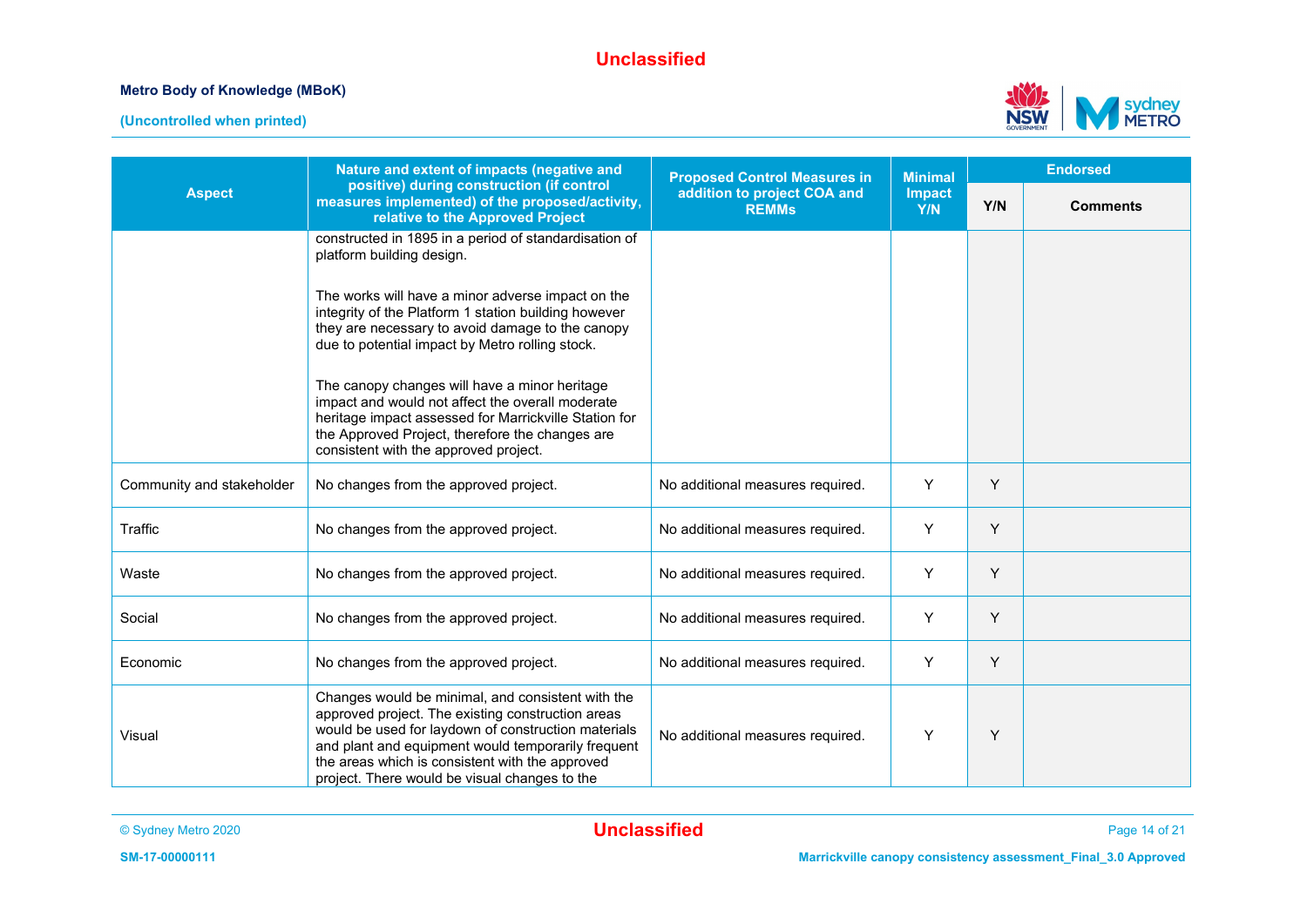



|                | Nature and extent of impacts (negative and                                                                                       | <b>Proposed Control Measures in</b>         | <b>Minimal</b>       |     | <b>Endorsed</b> |
|----------------|----------------------------------------------------------------------------------------------------------------------------------|---------------------------------------------|----------------------|-----|-----------------|
| <b>Aspect</b>  | positive) during construction (if control<br>measures implemented) of the proposed/activity,<br>relative to the Approved Project | addition to project COA and<br><b>REMMs</b> | <b>Impact</b><br>Y/N | Y/N | <b>Comments</b> |
|                | canopy at the south-western corner of platform 1<br>due to construction of the proposal.                                         |                                             |                      |     |                 |
| Urban design   | No changes from the approved project.                                                                                            | No additional measures required.            | Υ                    | Υ   |                 |
| Geotechnical   | No changes from the approved project.                                                                                            | No additional measures required.            | Υ                    | Υ   |                 |
| Land use       | No changes from the approved project.                                                                                            | No additional measures required.            | Υ                    | Y   |                 |
| Climate Change | No changes from the approved project.                                                                                            | No additional measures required.            | Y                    | Y   |                 |
| Risk           | No changes from the approved project.                                                                                            | No additional measures required.            | Υ                    | Y   |                 |
| Other          | No changes from the approved project.                                                                                            | No additional measures required.            | ٧                    | Υ   |                 |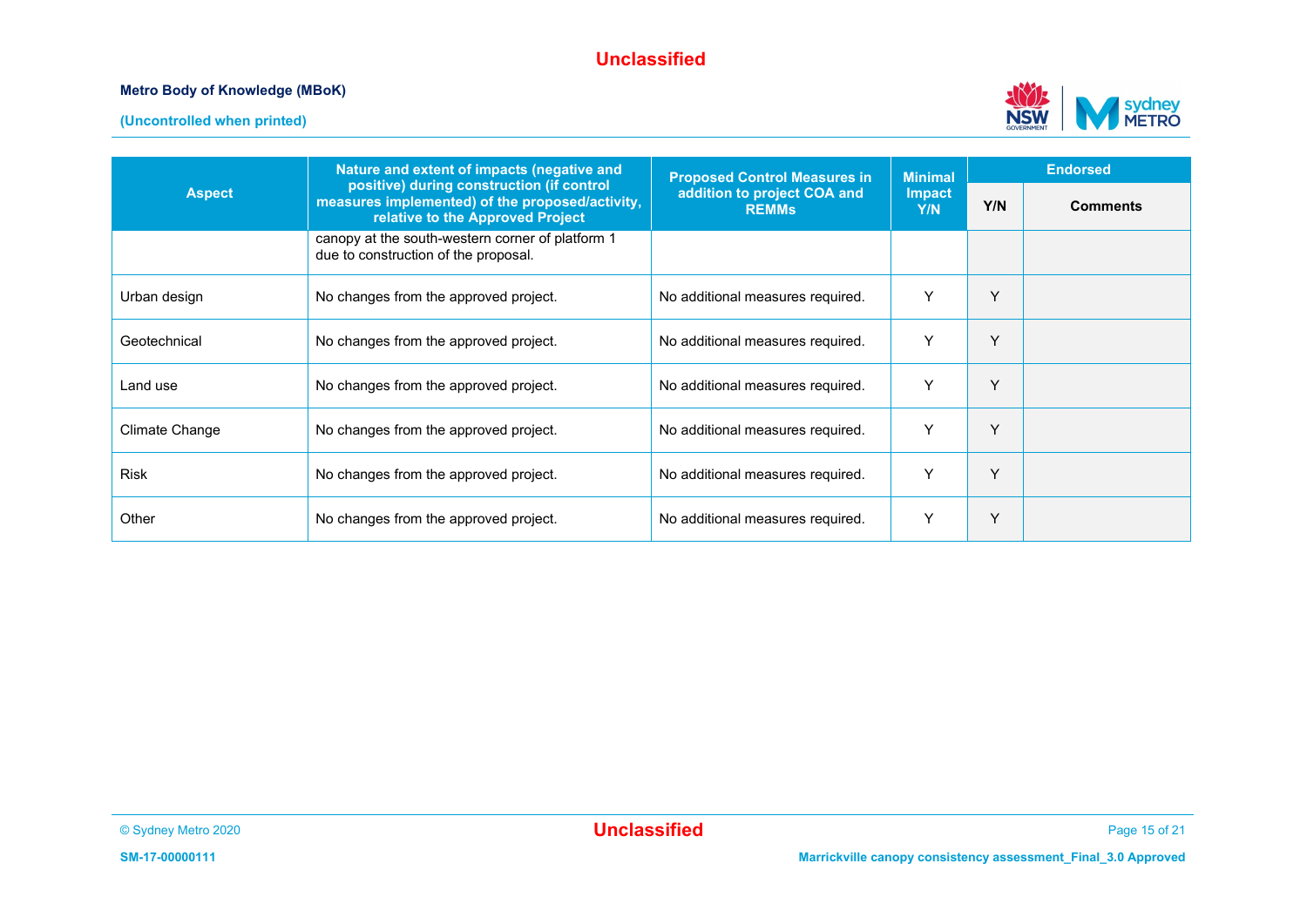

## **10. Impact Assessment – Operation**

|                           | Nature and extent of impacts (negative and                                                                                                                                                                                                                                   | <b>Proposed Control Measures in</b>         | <b>Minimal</b>       |     | <b>Endorsed</b> |
|---------------------------|------------------------------------------------------------------------------------------------------------------------------------------------------------------------------------------------------------------------------------------------------------------------------|---------------------------------------------|----------------------|-----|-----------------|
| <b>Aspect</b>             | positive) during operation (if control measures<br>implemented) of the proposed activity/works,<br>relative to the Approved Project                                                                                                                                          | addition to project COA and<br><b>REMMs</b> | <b>Impact</b><br>Y/N | Y/N | <b>Comments</b> |
| Flora and fauna           | No changes from the approved project.                                                                                                                                                                                                                                        | No additional measures required.            | Y                    | Y   |                 |
| Water                     | No changes from the approved project.                                                                                                                                                                                                                                        | No additional measures required.            | Y                    | Y   |                 |
| Air quality               | No changes from the approved project.                                                                                                                                                                                                                                        | No additional measures required.            | Y                    | Y   |                 |
| Noise vibration           | No changes from the approved project.                                                                                                                                                                                                                                        | No additional measures required.            | Y                    | Y   |                 |
| Aboriginal heritage       | No changes from the approved project.                                                                                                                                                                                                                                        | No additional measures required.            | Y                    | Y   |                 |
| Non-Aboriginal heritage   | The proposal would be achieved with minor<br>adverse impact on the aesthetic significance of the<br>Platform 1 building. Given the minor nature the<br>works there would be no changes to the broader<br>heritage significance of the Marrickville Railway<br>Station Group. | No additional measures required.            | Y                    | Y   |                 |
| Community and stakeholder | No changes from the approved project.                                                                                                                                                                                                                                        | No additional measures required.            | Υ                    | Y   |                 |
| Traffic                   | No changes from the approved project.                                                                                                                                                                                                                                        | No additional measures required.            | Y                    | Y   |                 |
| Waste                     | No changes from the approved project.                                                                                                                                                                                                                                        | No additional measures required.            | Y                    | Y   |                 |
| Social                    | No changes from the approved project.                                                                                                                                                                                                                                        | No additional measures required.            | Y                    | Y   |                 |
| Economic                  | No changes from the approved project.                                                                                                                                                                                                                                        | No additional measures required.            | Y                    | Y   |                 |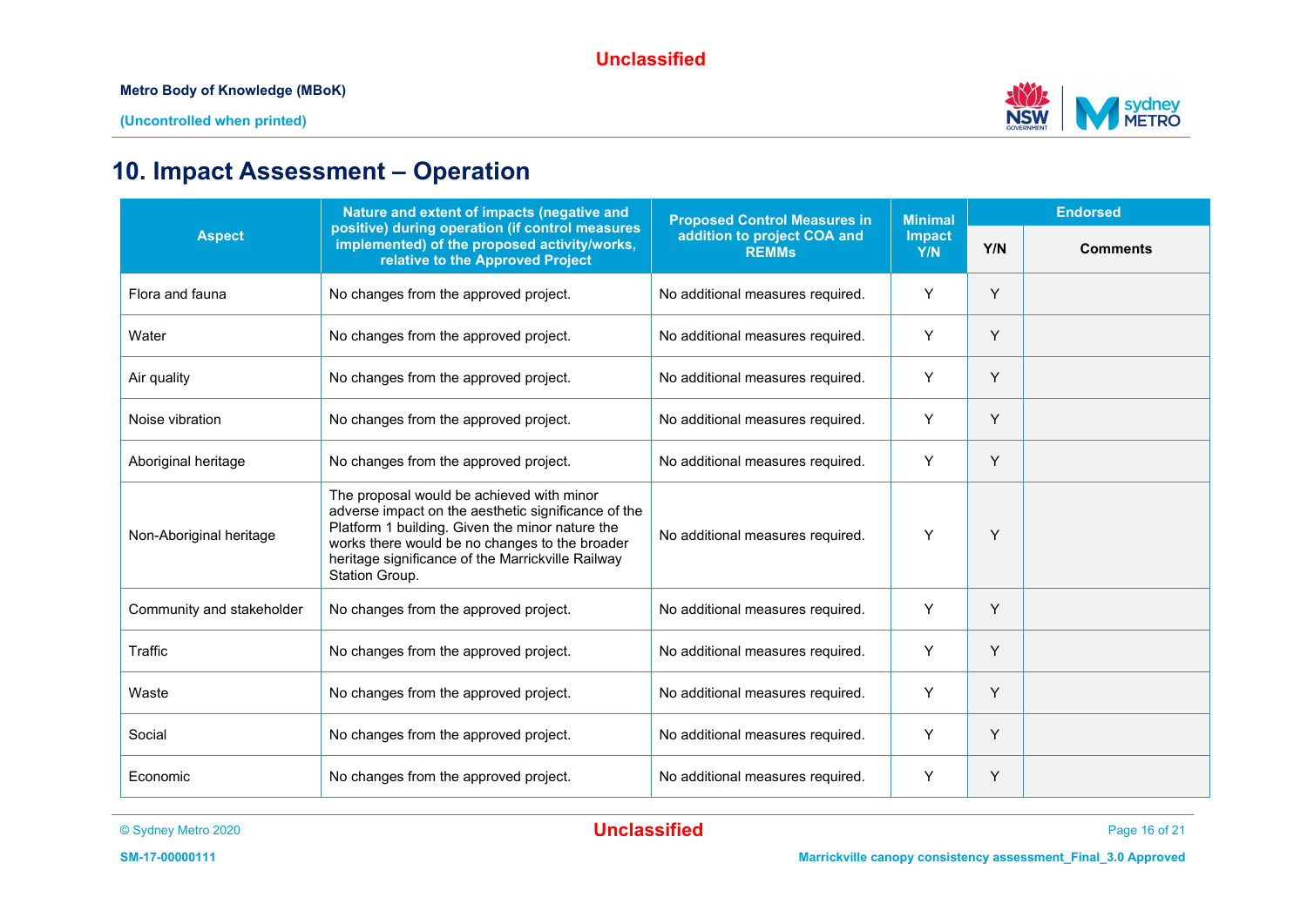



|                | Nature and extent of impacts (negative and                                                                                                                                                                                                                                                                                                     | <b>Proposed Control Measures in</b>         | <b>Minimal</b>       |     | <b>Endorsed</b> |
|----------------|------------------------------------------------------------------------------------------------------------------------------------------------------------------------------------------------------------------------------------------------------------------------------------------------------------------------------------------------|---------------------------------------------|----------------------|-----|-----------------|
| <b>Aspect</b>  | positive) during operation (if control measures<br>implemented) of the proposed activity/works,<br>relative to the Approved Project                                                                                                                                                                                                            | addition to project COA and<br><b>REMMs</b> | <b>Impact</b><br>Y/N | Y/N | <b>Comments</b> |
| Visual         | Changes would be minimal, and consistent with<br>the approved project. The tapering of the awning<br>would result in the canopy being raised by<br>approximately 50mm above the horizontal over a<br>length of eight metres. The discreet nature of the<br>works ensure there would be minimal impact to<br>the views for Platform 1 building. | No additional measures required.            | Y                    | Υ   |                 |
| Urban design   | No changes from the approved project.                                                                                                                                                                                                                                                                                                          | No additional measures required.            | Y                    | Y   |                 |
| Geotechnical   | No changes from the approved project.                                                                                                                                                                                                                                                                                                          | No additional measures required.            | Y                    | Y   |                 |
| Land use       | No changes from the approved project.                                                                                                                                                                                                                                                                                                          | No additional measures required.            | Y                    | Y   |                 |
| Climate Change | No changes from the approved project.                                                                                                                                                                                                                                                                                                          | No additional measures required.            | Y                    | Y   |                 |
| <b>Risk</b>    | The risk of conflict between the platform building<br>canopy and the new Metro rolling stock, would be<br>removed as a permanent solution.                                                                                                                                                                                                     | No additional measures required.            | Y                    | Υ   |                 |
| Other          | No changes from the approved project.                                                                                                                                                                                                                                                                                                          | No additional measures required.            | Y                    | Y   |                 |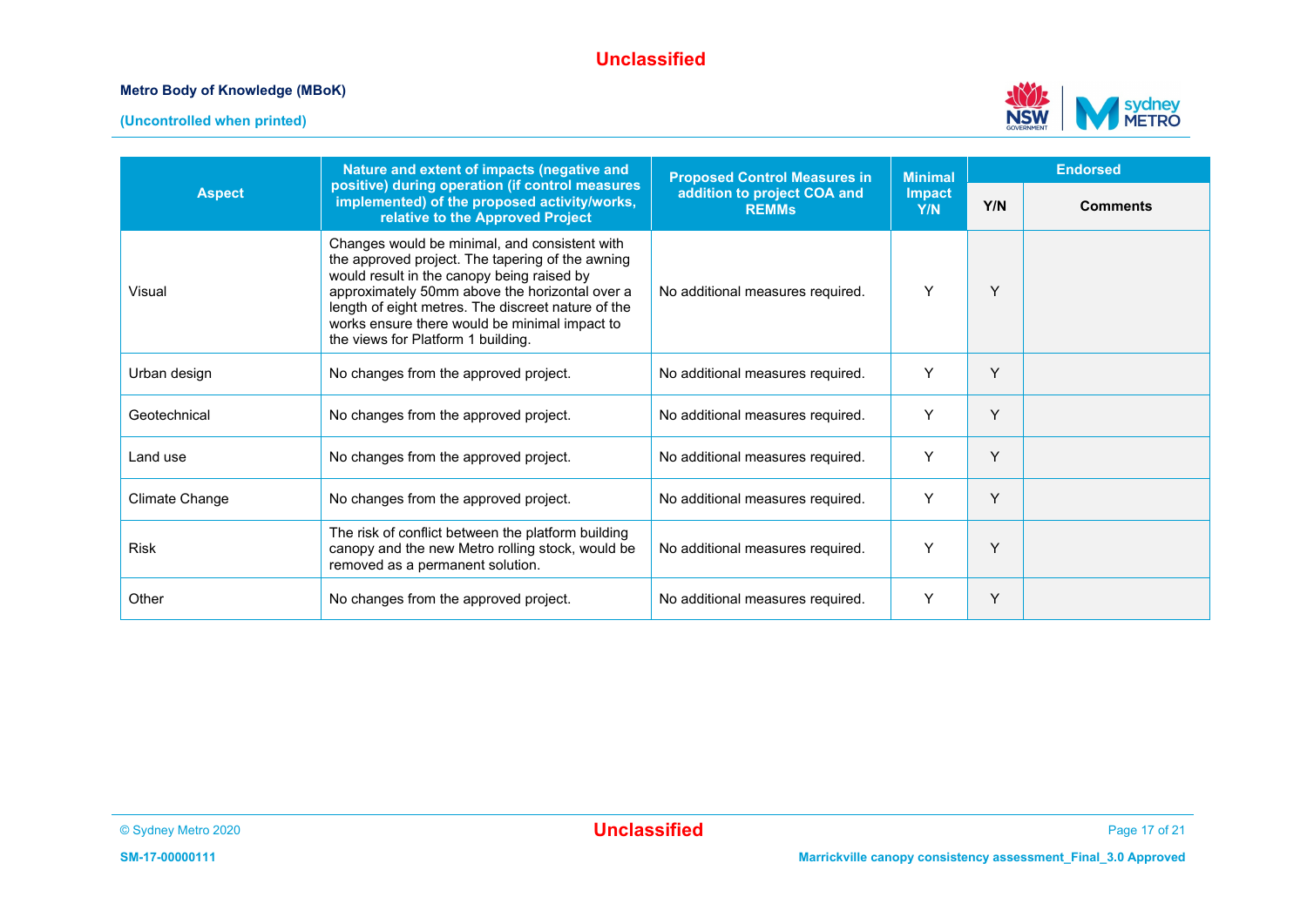**(Uncontrolled when printed)**



## **11. Consistency with the Approved Project**

| Based on a review and understanding of the existing Approved<br>Project and the proposed modifications, is there a<br>transformation of the Project? | No. The proposed works would not transform the project. The project would continue to provide a<br>metro rail line between Sydenham and Bankstown. |
|------------------------------------------------------------------------------------------------------------------------------------------------------|----------------------------------------------------------------------------------------------------------------------------------------------------|
| Is the project as modified consistent with the objectives and<br>functions of the Approved Project as a whole?                                       | Yes. The proposed works would be consistent with the objectives and functions of the Approved<br>Project.                                          |
| Is the project as modified consistent with the objectives and<br>functions of elements of the Approved Project?                                      | Yes. The changes identified in this assessment are consistent with the objectives and functions of<br>the Approved Project.                        |
| Are there any new environmental impacts as a result of the<br>proposed works/modifications?                                                          | No. The proposed works do not result in any new environmental impacts beyond those considered in<br>the Approved Project.                          |
| Is the project as modified consistent with the conditions of<br>approval?                                                                            | Yes. The proposed works would be consistent with the conditions of approval.                                                                       |
| Are the impacts of the proposed activity/works known and<br>understood?                                                                              | Yes. The impacts of the proposed works are understood.                                                                                             |
| Are the impacts of the proposed activity/works able to be<br>managed so as not to have an adverse impact?                                            | Yes. The impacts of the proposed works can be managed so as to avoid an adverse impact.                                                            |

© Sydney Metro 2020 **Unclassified** Page 18 of 21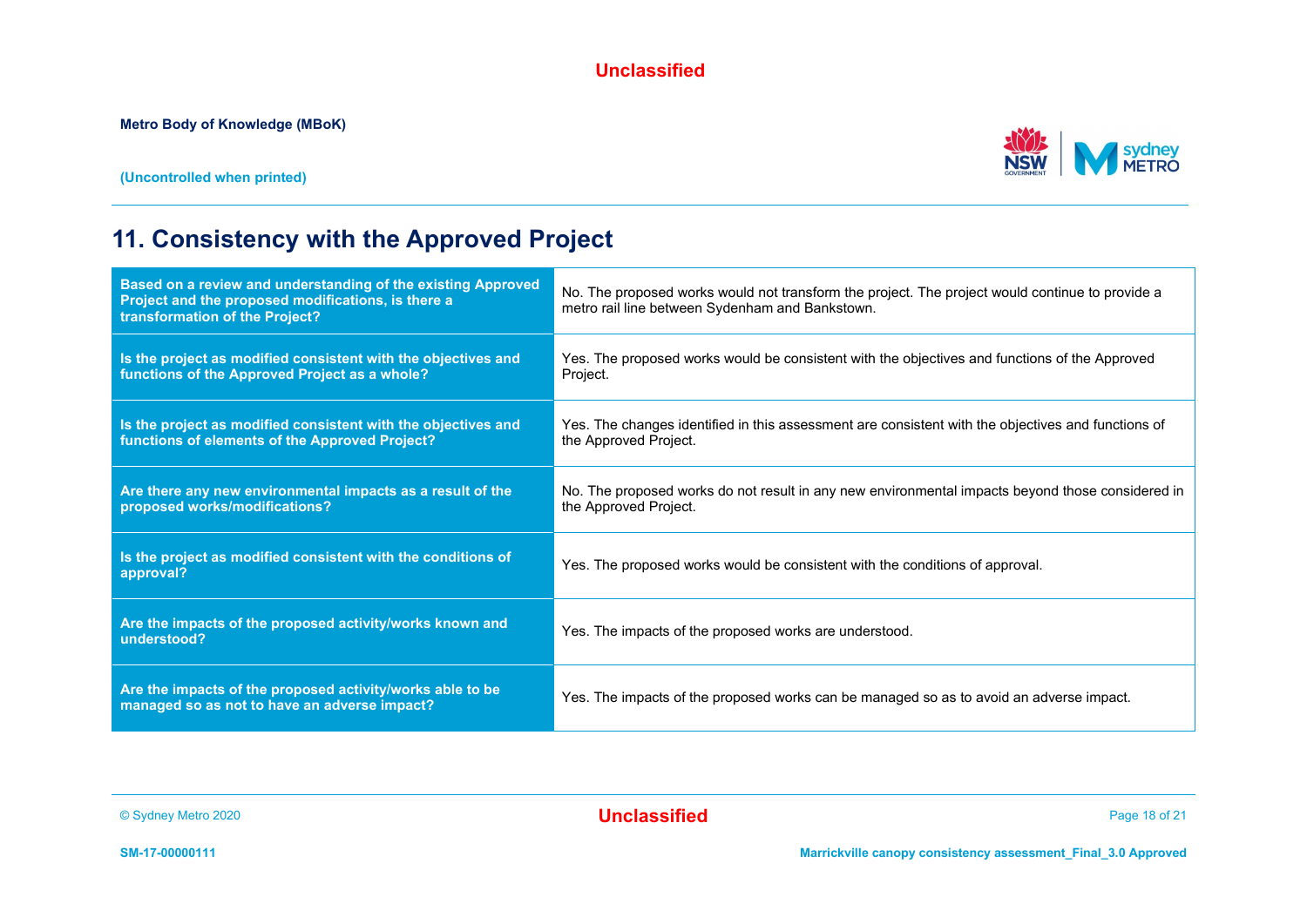**Metro Body of Knowledge (MBoK)**



## **12. Other Environmental Approvals**

| Identify all other approvals required for the project: | N/A |
|--------------------------------------------------------|-----|
|                                                        |     |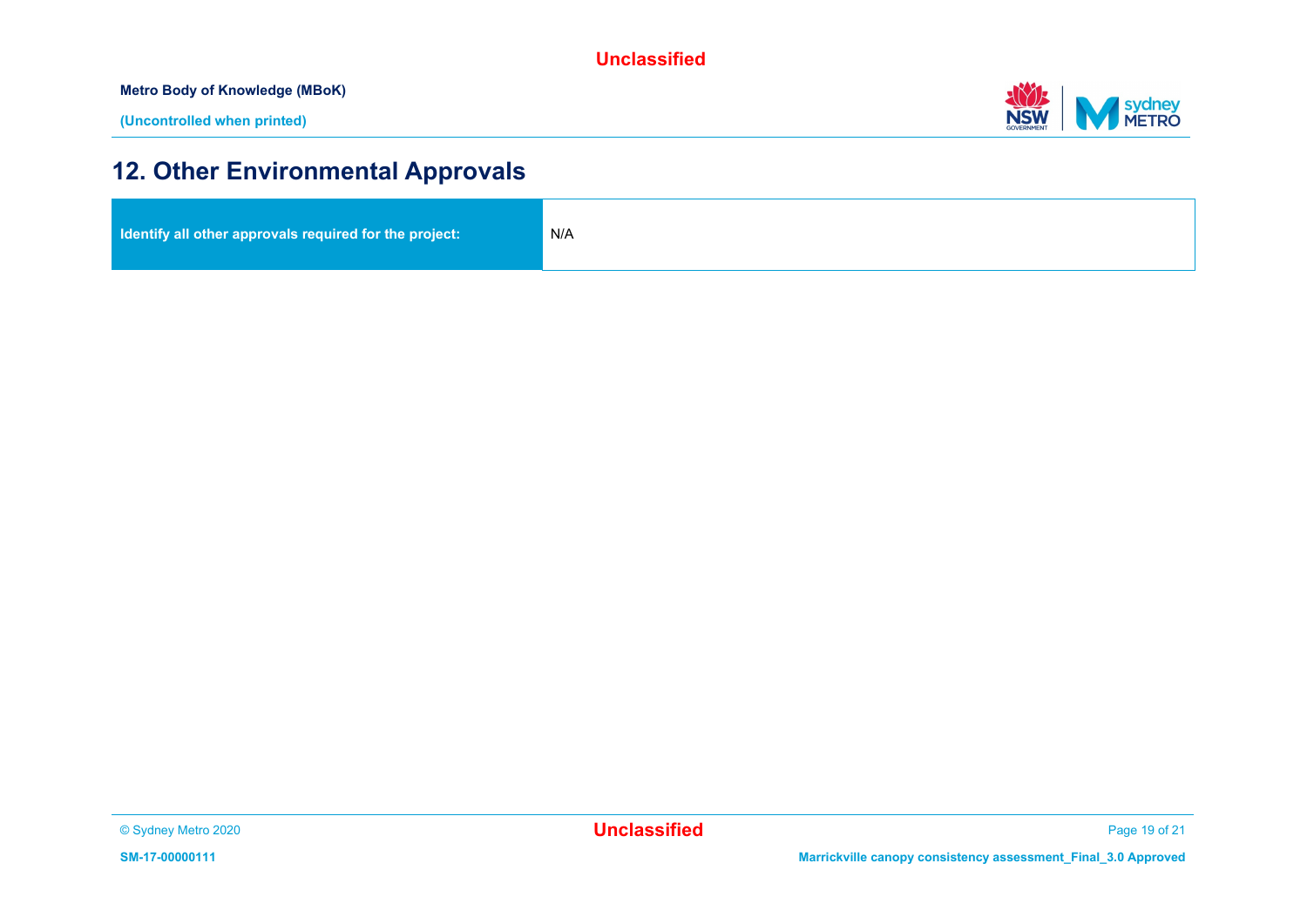#### **Metro Body of Knowledge (MBoK)**



**(Uncontrolled when printed)**

## **Author certification**

To be completed by person preparing checklist.

| I certify that to the best of my knowledge this Consistency Checklist:<br>Examines and takes into account the fullest extent possible all matters affecting or likely to affect<br>$\bullet$<br>the environment as a result of activities associated with the Proposed Revision; and<br>Examines the consistency of the Proposed Revision with the Approved Project; is accurate in all<br>$\bullet$<br>material respects and does not omit any material information. |                         |            |                 |  |  |  |
|-----------------------------------------------------------------------------------------------------------------------------------------------------------------------------------------------------------------------------------------------------------------------------------------------------------------------------------------------------------------------------------------------------------------------------------------------------------------------|-------------------------|------------|-----------------|--|--|--|
| Name:                                                                                                                                                                                                                                                                                                                                                                                                                                                                 | Isabella Caruso         |            | Isabella Caruso |  |  |  |
| Title:                                                                                                                                                                                                                                                                                                                                                                                                                                                                | <b>Planning Officer</b> | Signature: |                 |  |  |  |
| Company:                                                                                                                                                                                                                                                                                                                                                                                                                                                              | Sydney Metro            | Date:      | 20/06/2022      |  |  |  |

#### This section is for Sydney Metro only.

| Application supported and submitted by |                                          |           |            |  |  |  |
|----------------------------------------|------------------------------------------|-----------|------------|--|--|--|
| Name:                                  | Yvette Buchli                            | Date:     | 21/06/2022 |  |  |  |
| Title:                                 | Associate Director Planning<br>Approvals |           |            |  |  |  |
| Signature:                             | Becht                                    | Comments: |            |  |  |  |